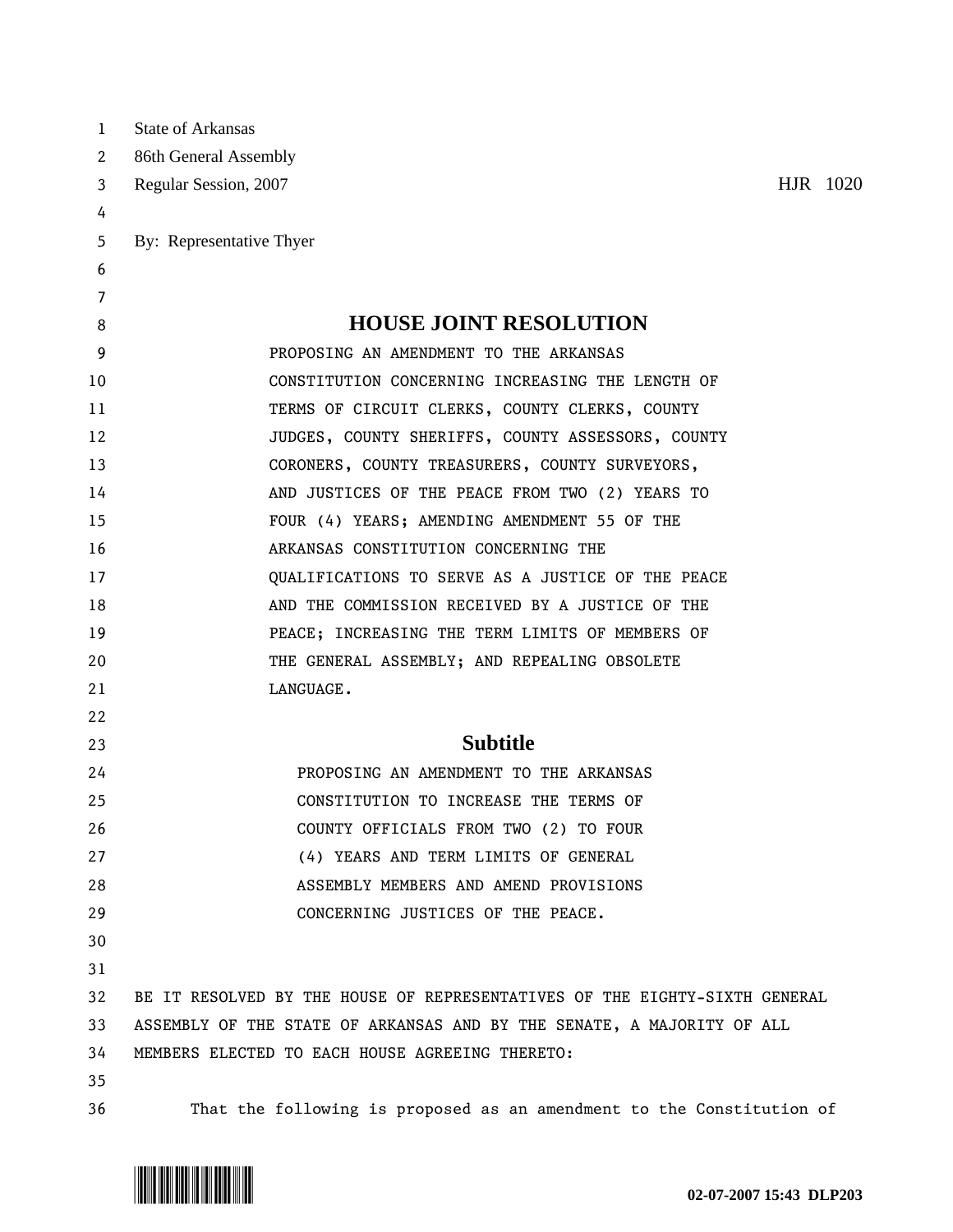**HJR1020** 

1 the State of Arkansas, and upon being submitted to the electors of the state 2 for approval or rejection at the next general election for Representatives 3 and Senators, if a majority of the electors voting thereon at the election 4 adopt the amendment, the amendment shall become a part of the Constitution of 5 the State of Arkansas, to wit:

6

7 SECTION 1. Section 19 of Article 7 of the Arkansas Constitution is 8 amended to read as follows:

9 § 19. Circuit clerks - Election - Term of office - Ex-officio duties - 10 County clerks elected in certain counties.

11 The clerks of the circuit courts shall be elected by the qualified 12 electors of the several counties for the term of  $t_{w0}$  four (4) years, and 13 shall be ex-officio clerks of the county and probate courts and recorder; 14 provided, that in any county having a population exceeding fifteen thousand 15 inhabitants, as shown by the last Federal census, there shall be elected may 16 elect a county clerk, in like manner as the clerk of the circuit court, for 17 the term of four (4) years, and in such case the county clerk shall be ex-18 officio elerk of the probate court Clerk of the Probate Court of such county 19 until otherwise provided by the General Assembly.

20

21 SECTION 2. Section 29 of Article 7 of the Arkansas Constitution is 22 amended to read as follows:

23 § 29. County judge - Election - Term - Qualifications.

24 The Judge of the County Court shall be elected by the qualified 25 electors of the county for the term of  $t$ we four (4) years. He shall be at 26 least twenty-five years of age, a citizen of the United States, a man of 27 upright character, of good business education, and a resident of the State 28 for two years before his election; and a resident of the county at the time 29 of his election, and during his continuance in office.

30

31 SECTION 3. Section 38 of Article 7 of the Arkansas Constitution is 32 repealed.

33 Justices of the peace - Election - Term - Oath.

34 The qualified electors of each township shall elect the Justices of the

35 Peace for the term of two years; who shall be commissioned by the Governor,

36 and their official oath shall be indorsed on the commission."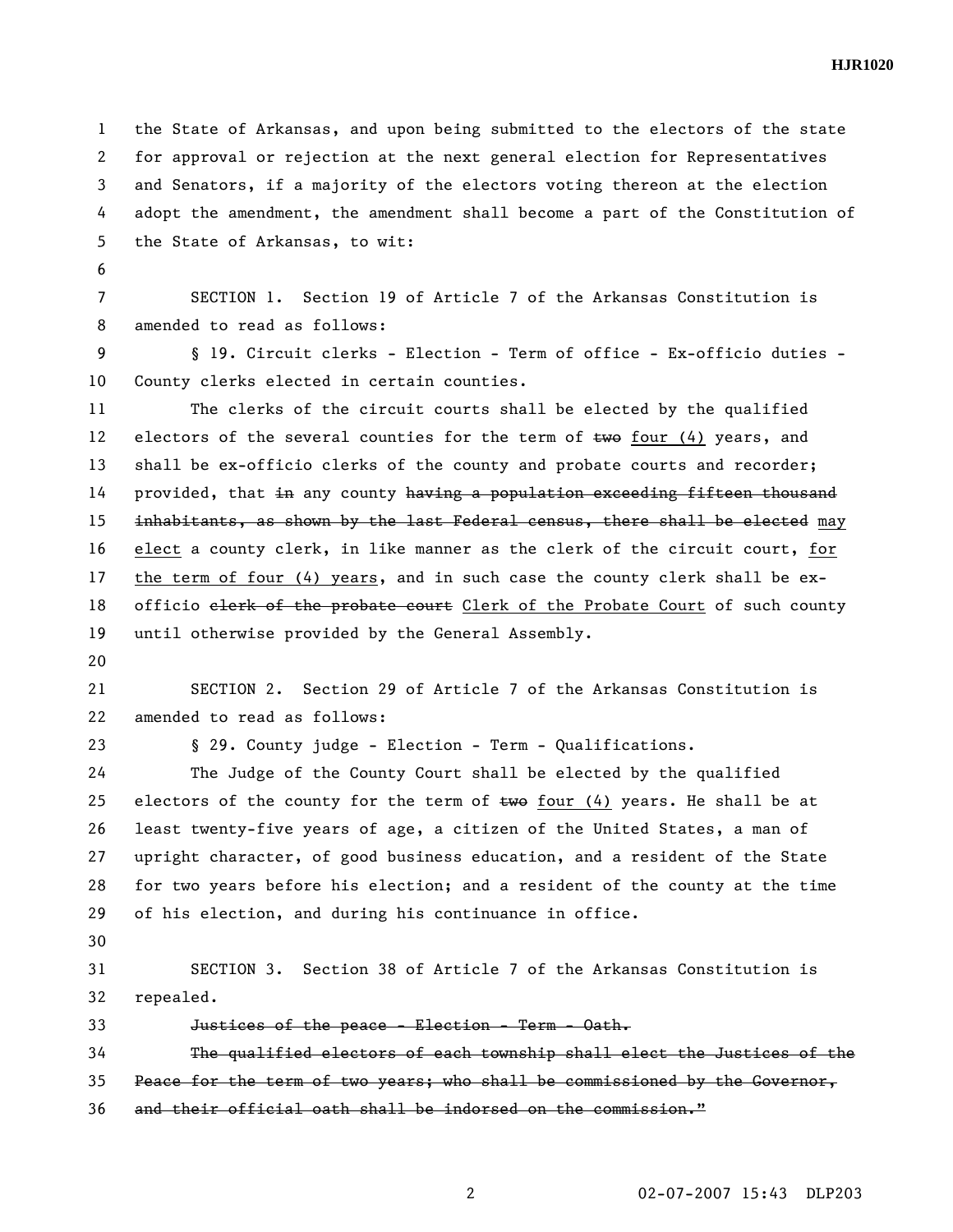**HJR1020** 

1

2 SECTION 4. Section 41 of Article 7 of the Arkansas Constitution is 3 repealed.

4 Qualifications of justice of peace.

5 A Justice of the Peace shall be a qualified elector and a resident of 6 the township for which he is elected.

7

8 SECTION 5. Section 46 of Article 7 of the Arkansas Constitution is 9 amended to read as follows:

10 § 46. County executive officers - Compensation of county assessor. The 11 qualified electors of each county shall elect one Sheriff, who shall be ex-12 officio collector of taxes, unless otherwise provided by law; one Assessor, 13 one Coroner, one Treasurer, who shall be ex-officio treasurer of the common 14 school fund of the county, and one County Surveyor; for the term of  $two$  four 15 (4) years, with such duties as are now or may be prescribed by law: Provided, 16 that no per centum shall ever be paid to assessors upon the valuation or 17 assessment of property by them.

18

19 SECTION 6. Amendment 41 of the Arkansas Constitution is amended to 20 read as follows:

21 Election of county clerk.

22 The provisions for the election of a County Clerk upon a population 23 basis are hereby abolished and there may be elected a County Clerk in like 24 manner as a Circuit Clerk, for the term of four (4) years, and in such cases, 25 the County Clerk may be ex officio Clerk of the Probate Court of such county 26 until otherwise provided by the General Assembly.

27

28 SECTION 7. Section 2 of Amendment 55 of the Arkansas Constitution is 29 amended to read as follows:

30 § 2. Composition of quorum court - Power over elective offices.

31 (a)(1) No county's Quorum Court shall be comprised of fewer than nine 32 (9) justices of the peace, nor comprised of more than fifteen (15) justices 33 of the peace.

34 (2) A justice of the peace shall be elected for a term of four 35 (4) years, except that the term prior to an apportionment shall be a two-year 36 term.